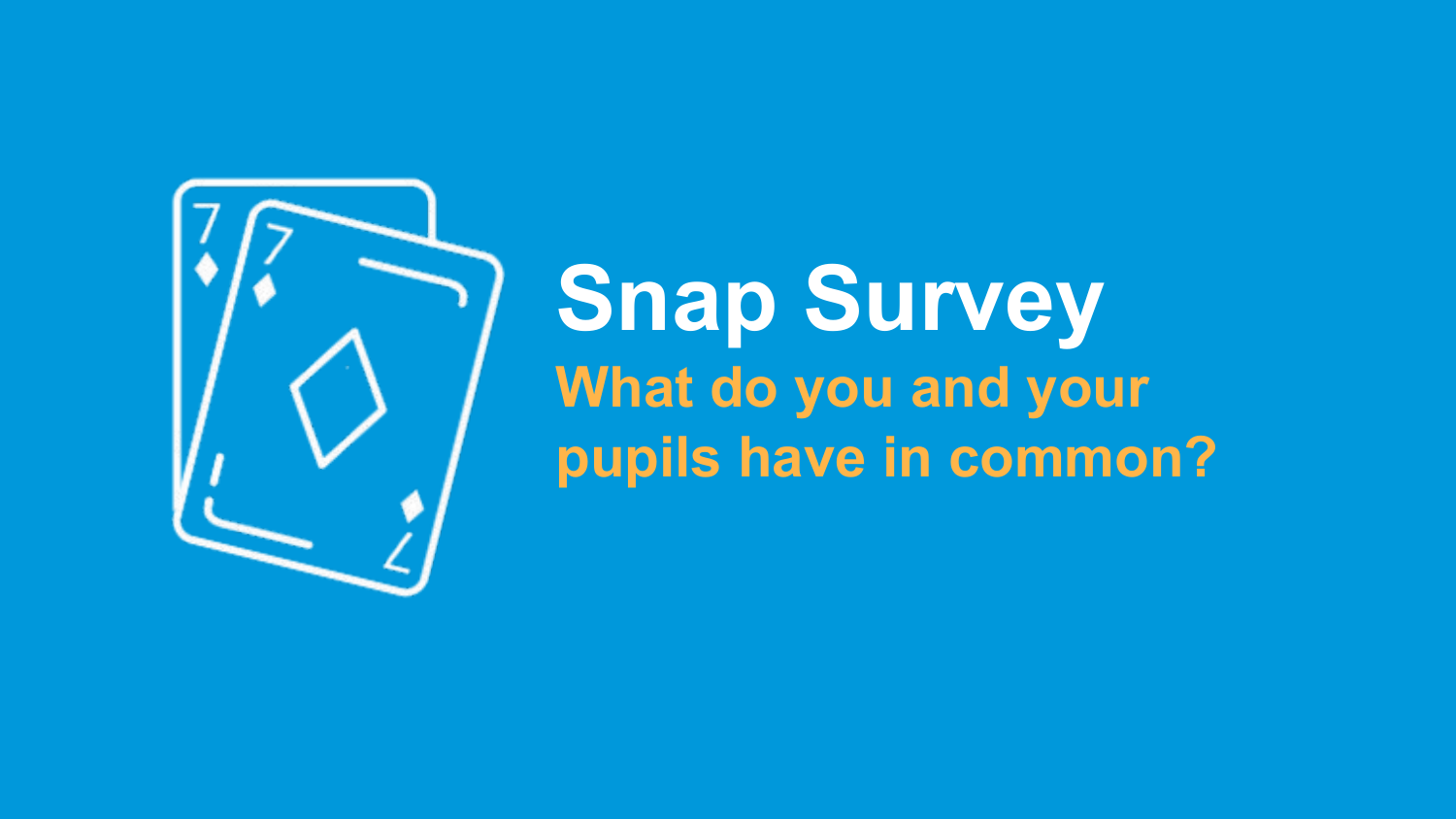#### **How Snap Survey works**

Snap Survey is an evidence-based activity to help tutors and pupils find out what they have in common. It's designed to improve pupil-tutor relationships.

This is the offline version of the activity. To use it, follow these simple steps:

1. In an early tutoring session, discuss the questions in this document with your pupils. 2. If you spot any

similarities between you and your pupils, tell them! 3. Use your new

knowledge about your pupils to tailor and personalise future lesson content.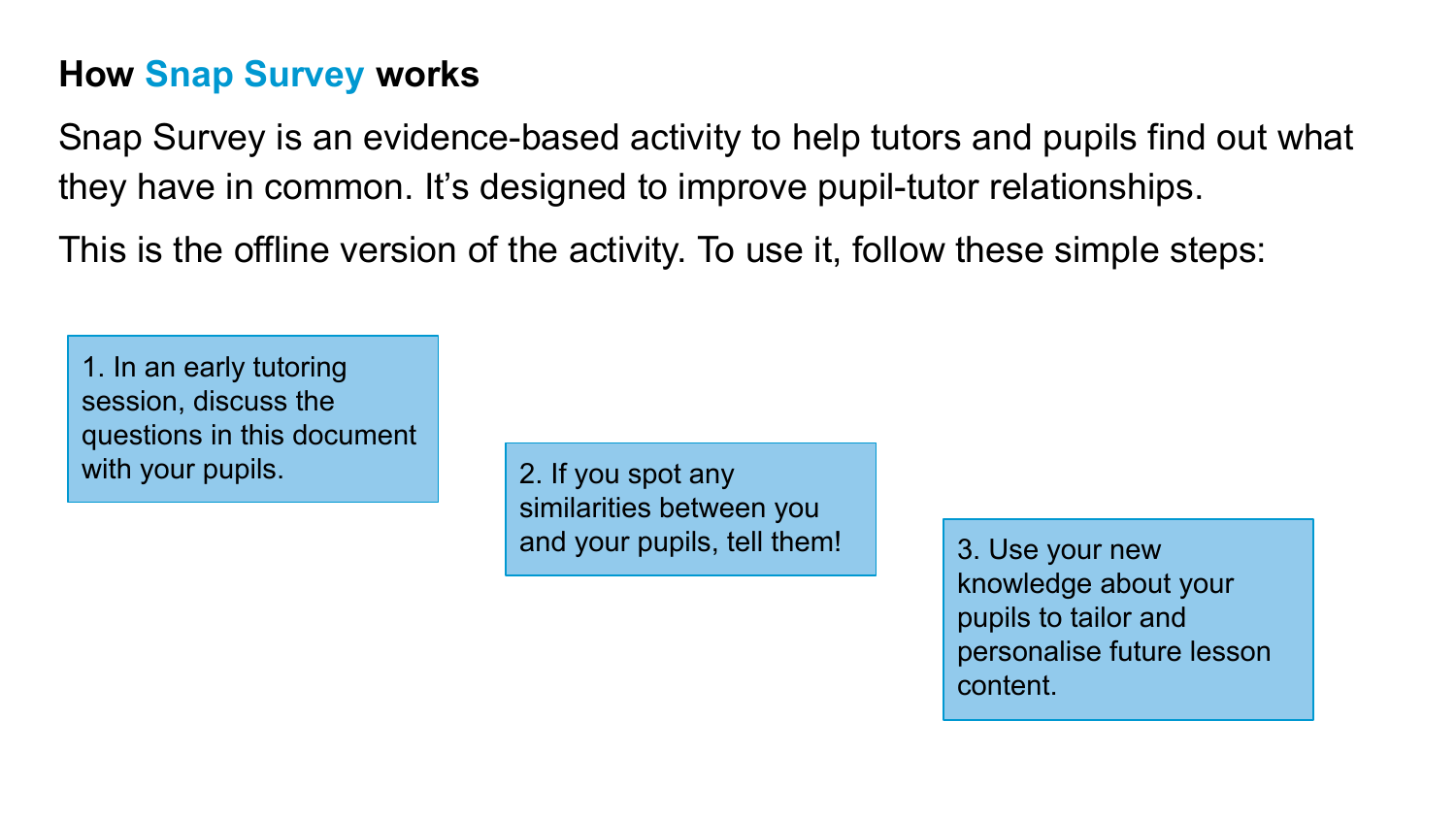# *Section 1: Quick fire questions about you*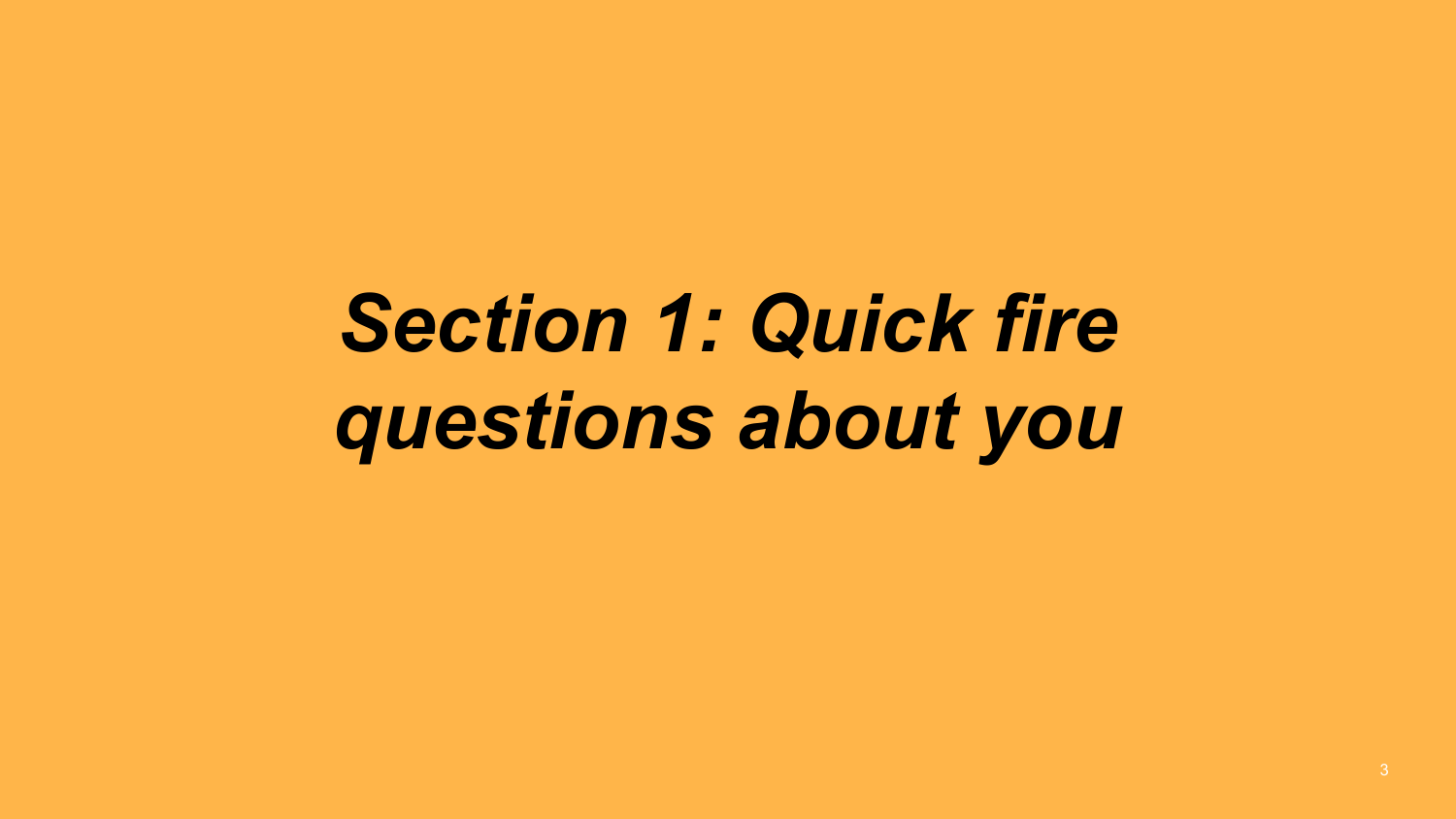#### **1. Would you say your hobbies are mainly:**

- Creative &
- Sporty
- Social &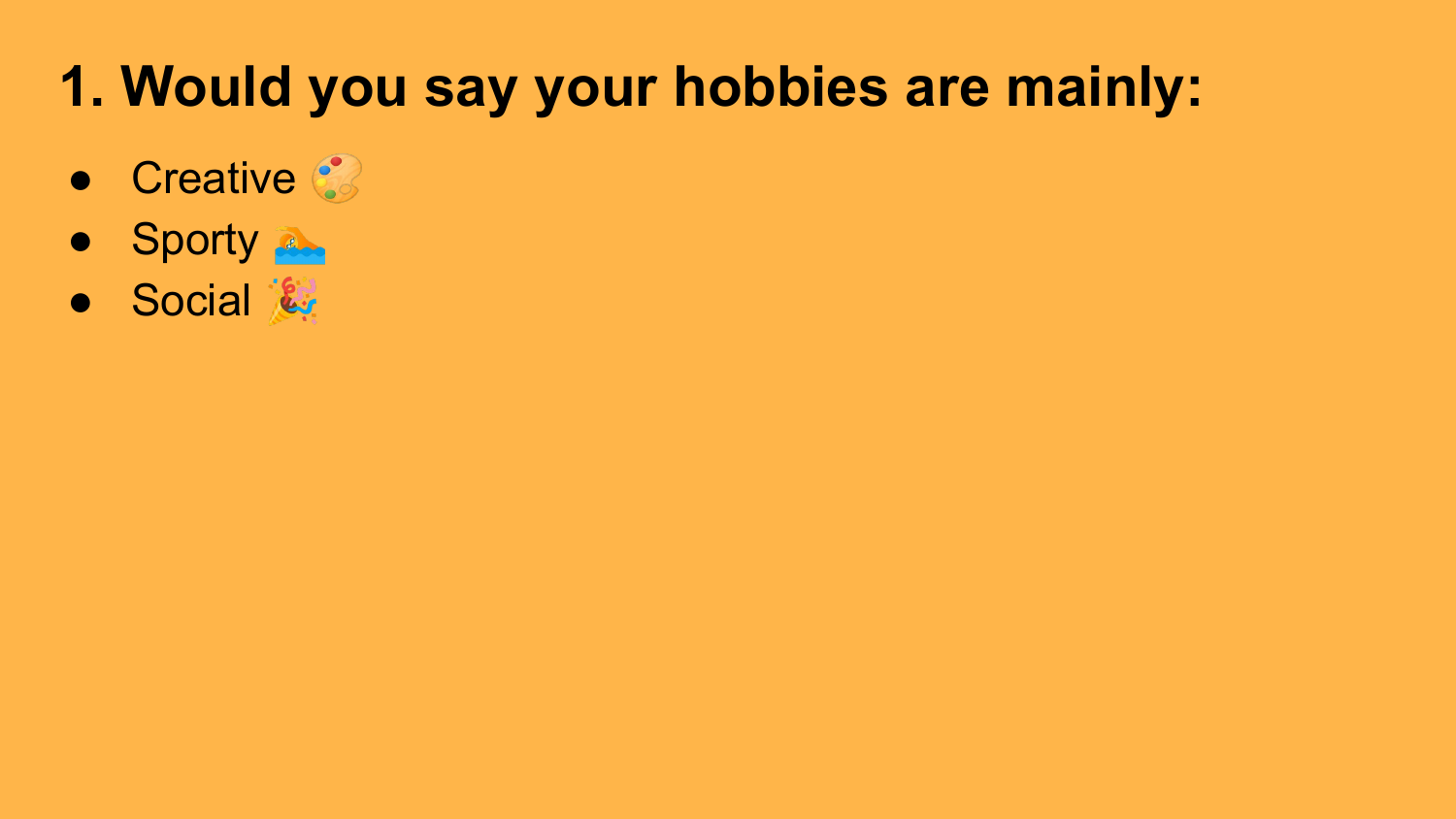### **2. Are you a pet person?**

- 100% yes
- Absolutely not
- Maybe it would depend on the pet!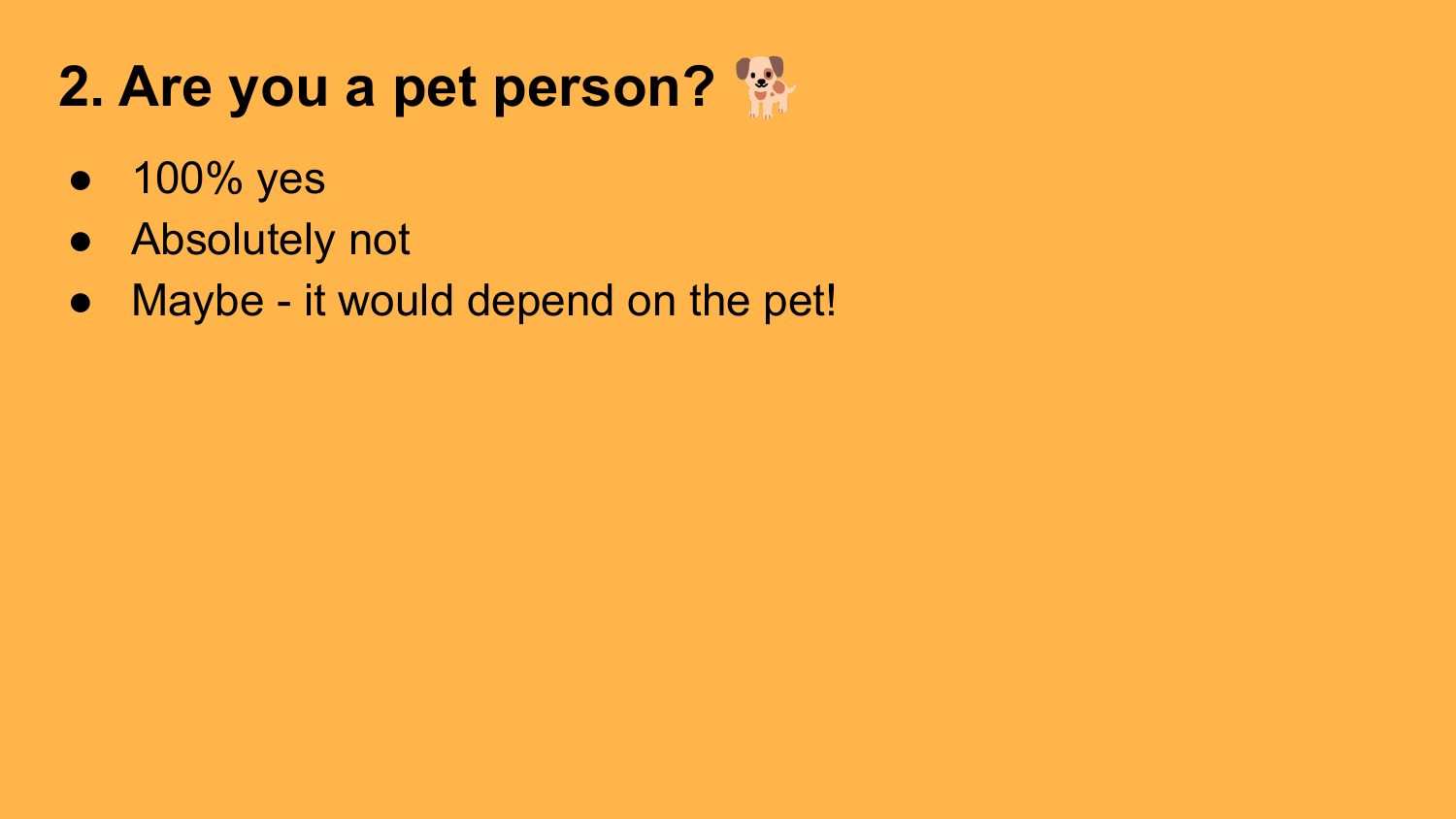#### **3. Play an instrument?**

- Yes **库**
- No ╳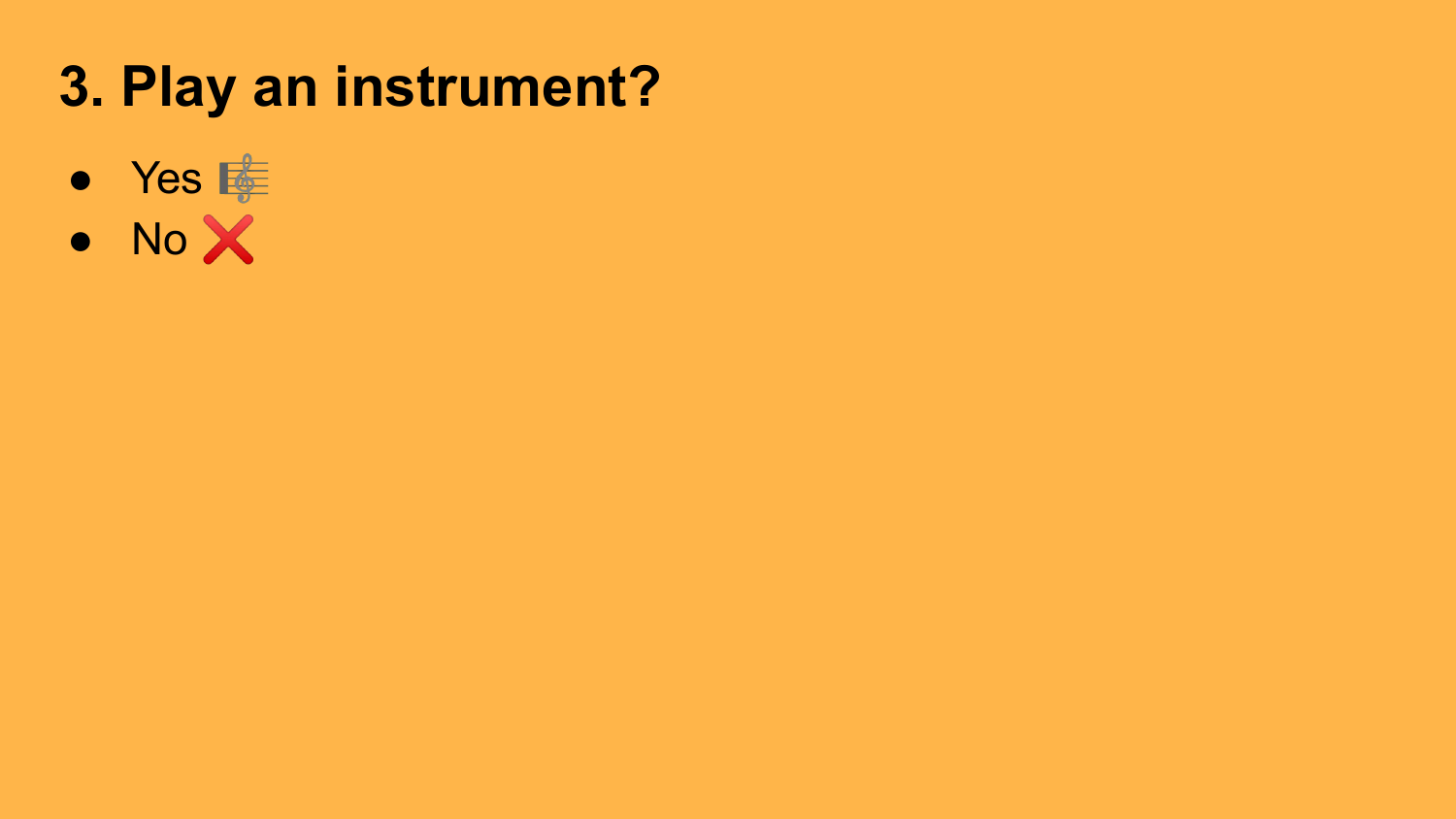#### **4. Have you volunteered in your community?**

- Yes
- No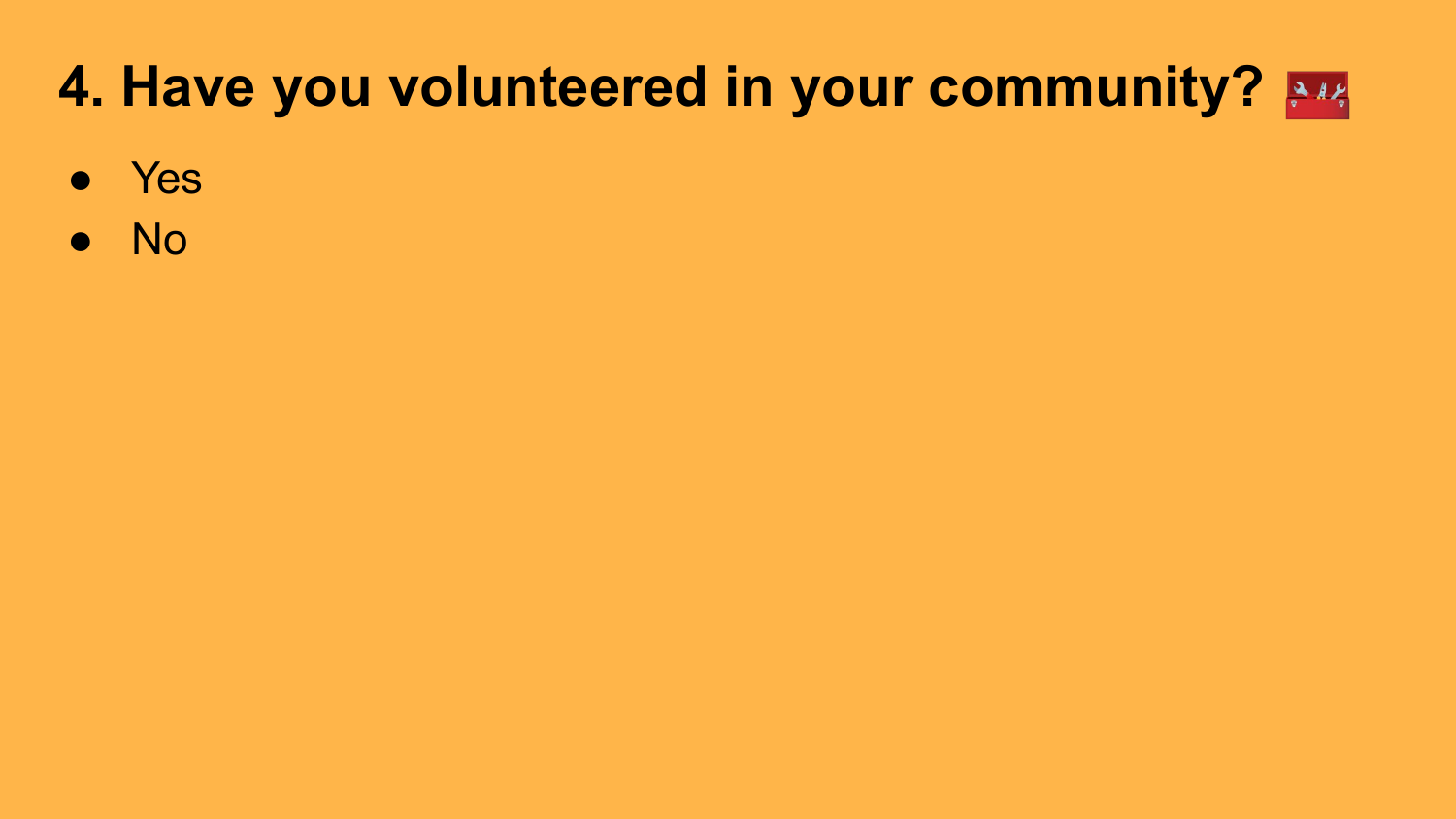# **5. If you had a free afternoon, what would you choose to do? Pick up to 3.**

- Play sports
- $\bullet$  Watch films or TV
- Read |■
- Listen to music  $\mathbf{E}$
- Play video games
- Go shopping <del>o</del>n
- Do something creative  $\mathscr{E}_{\mathscr{E}}$
- Do something outside  $\triangleq$
- $\bullet$  Hang out with friends  $\circlearrowright$
- Cook <del>◎</del>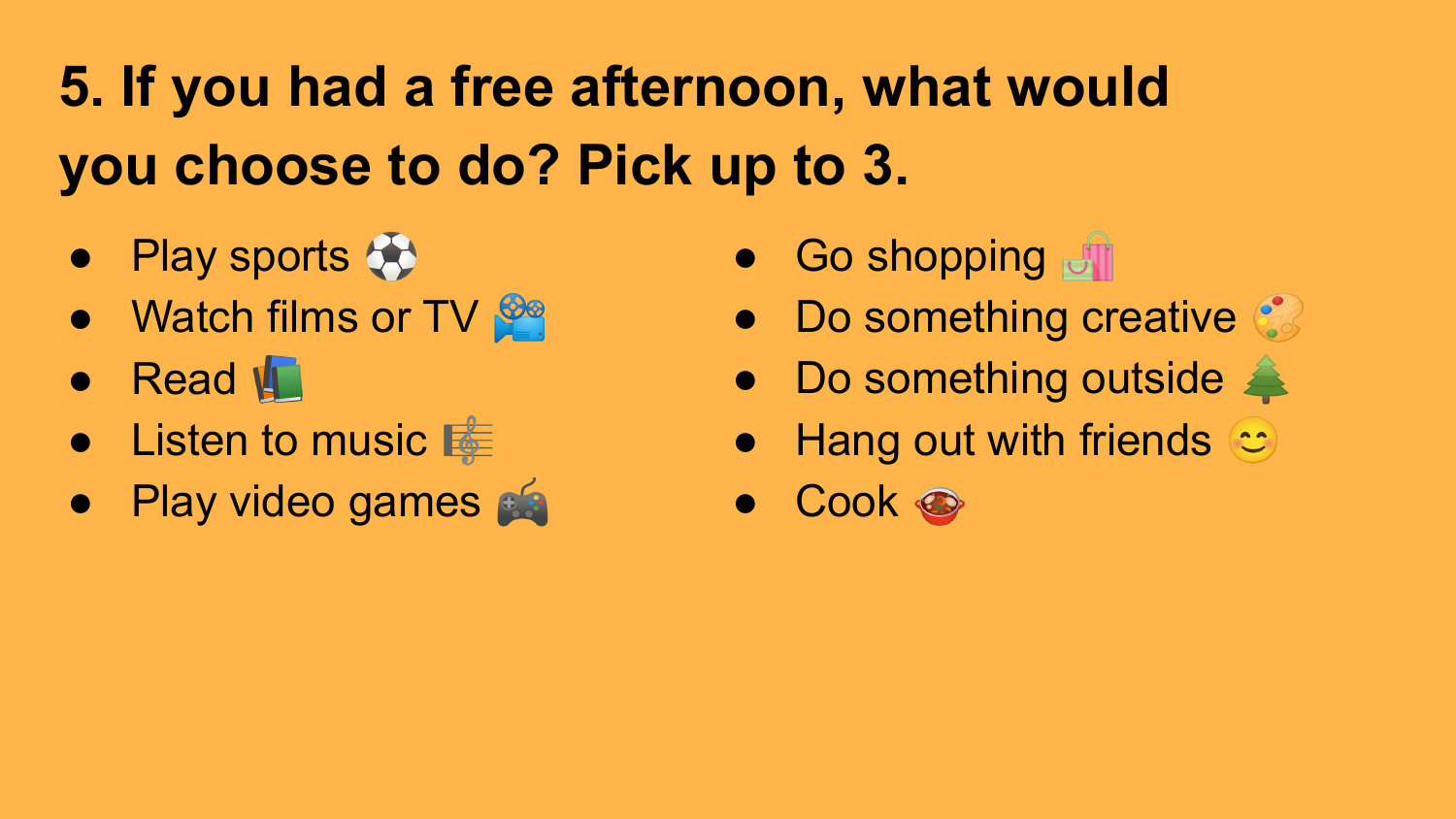# **6. Which of these TV shows have you watched?**

- Great British Bake Off
- Star Wars: The Mandalorian
- The Masked Singer
- **His Dark Materials**
- Friends
- Friday Night Dinner
- The Vampire Diaries
- Queer Eye
- Doctor Who
- The Simpsons
- None of them don't watch much tv.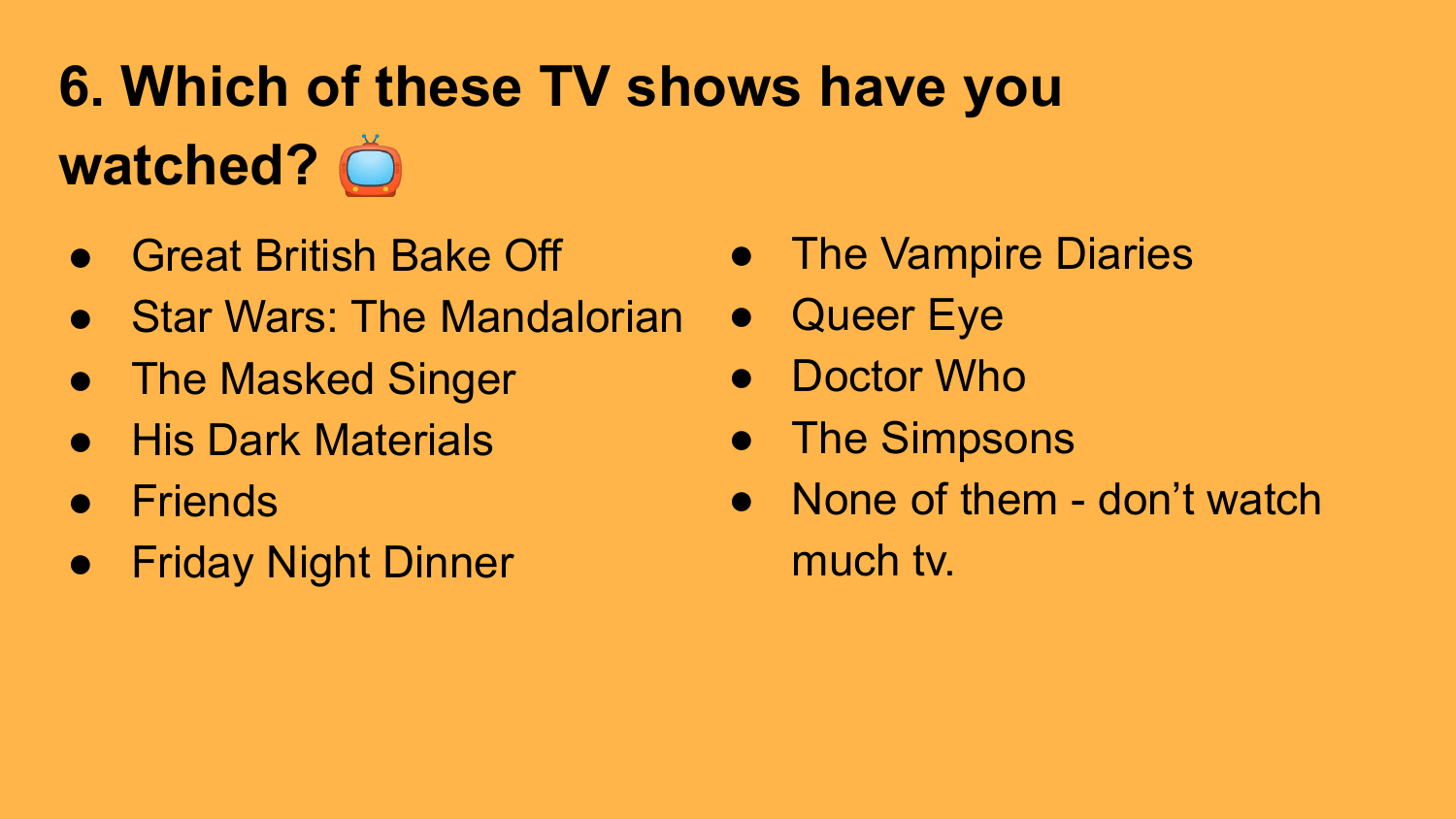# **7. If you could go to any sporting event, it would be:**

- The World Cup
- The Olympics
- The Wimbledon Tennis Championships
- The Cricket World Cup
- The Rugby Six Nations
- **The World Diving Championships**
- The World Darts Championship
- I'd give my tickets to someone who cared about sports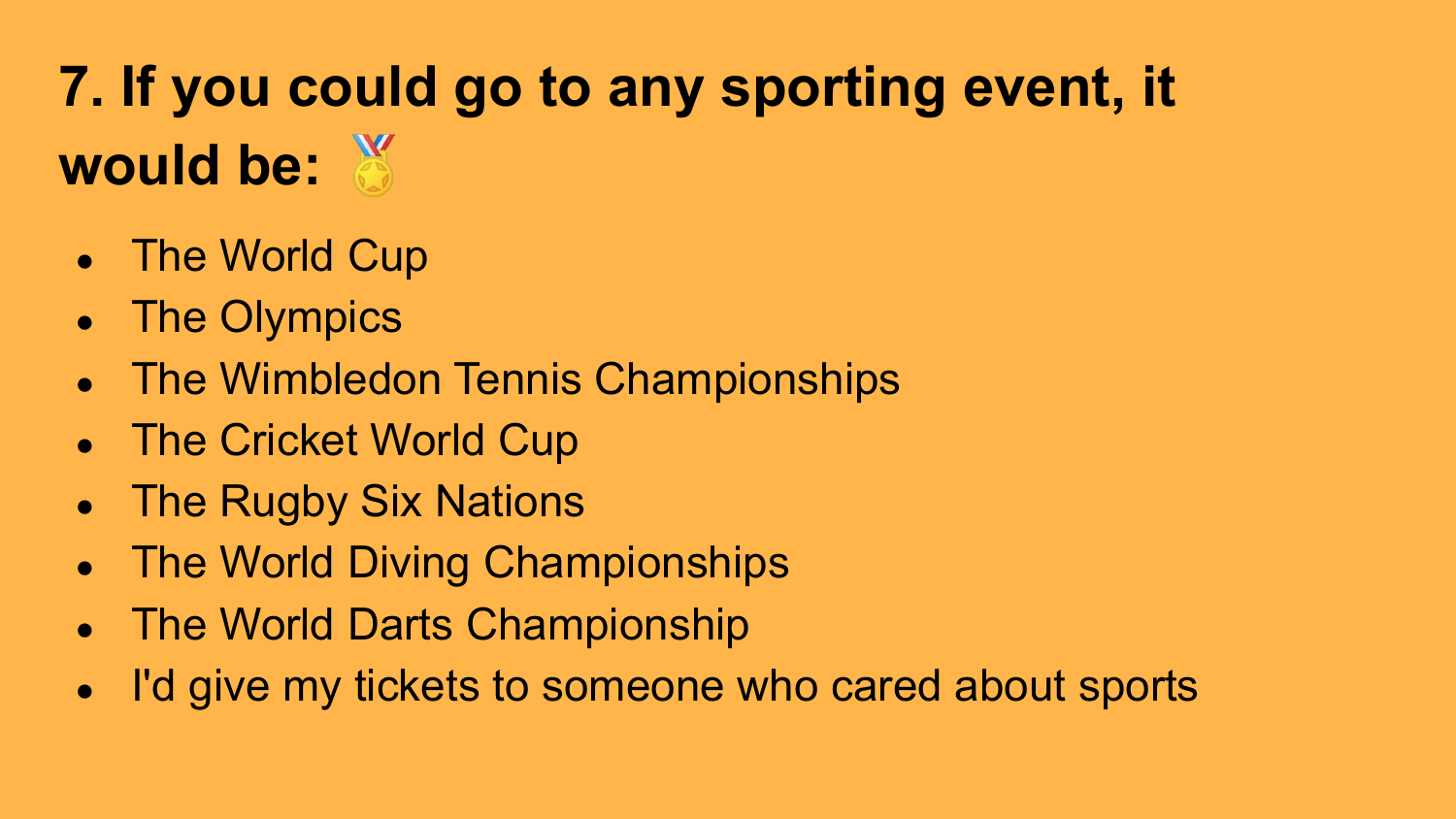# **8. Which of the following languages do you speak (even just a little bit)?**

- Welsh
- Polish
- Punjabi
- Urdu
- Bengali
- Gujurati
- **Arabic**
- Somali
- Mandarin
- French
- German
- Spanish
- **Other**
- None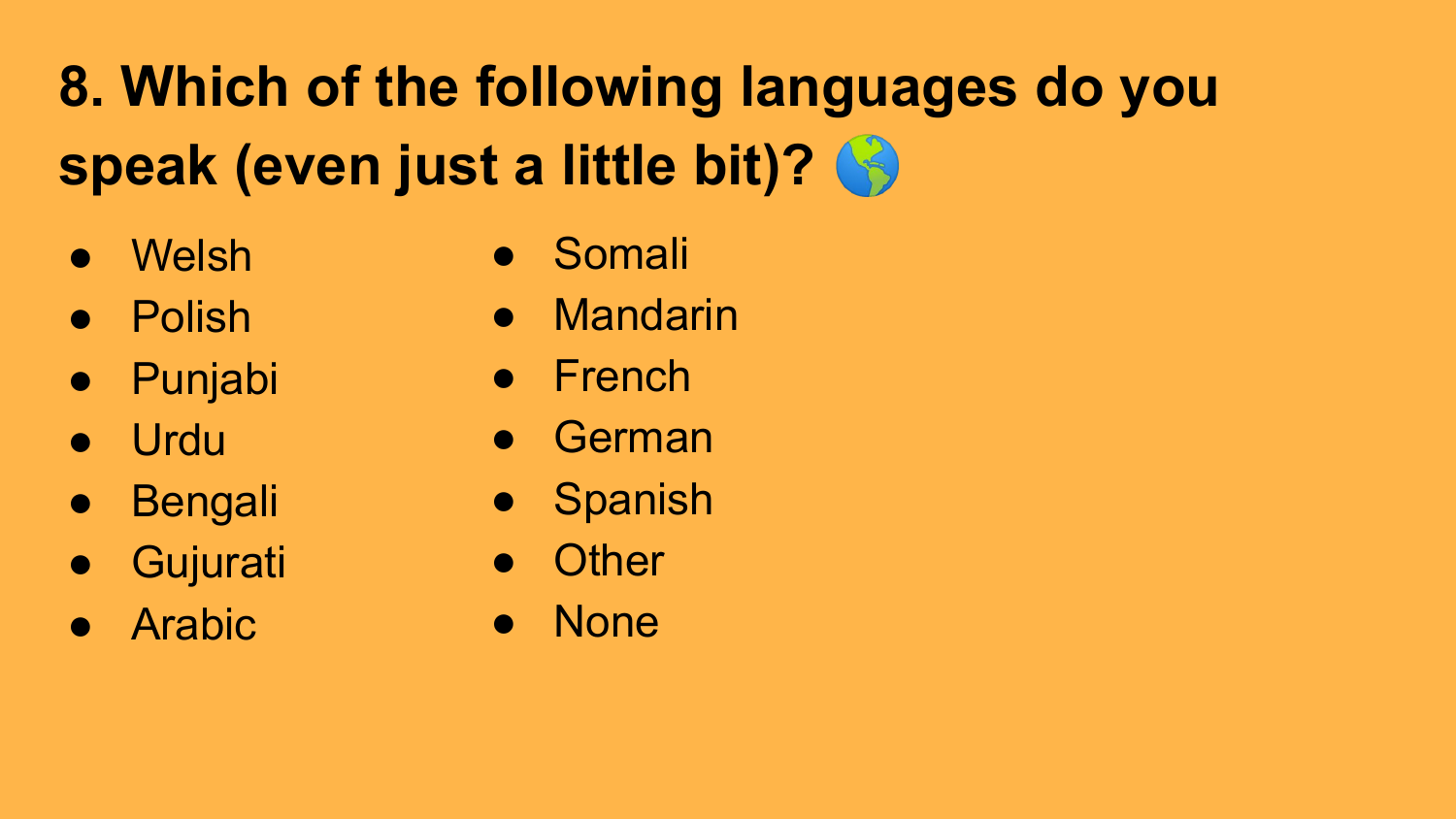#### **9. Ever met a celebrity?**

- Yes
- No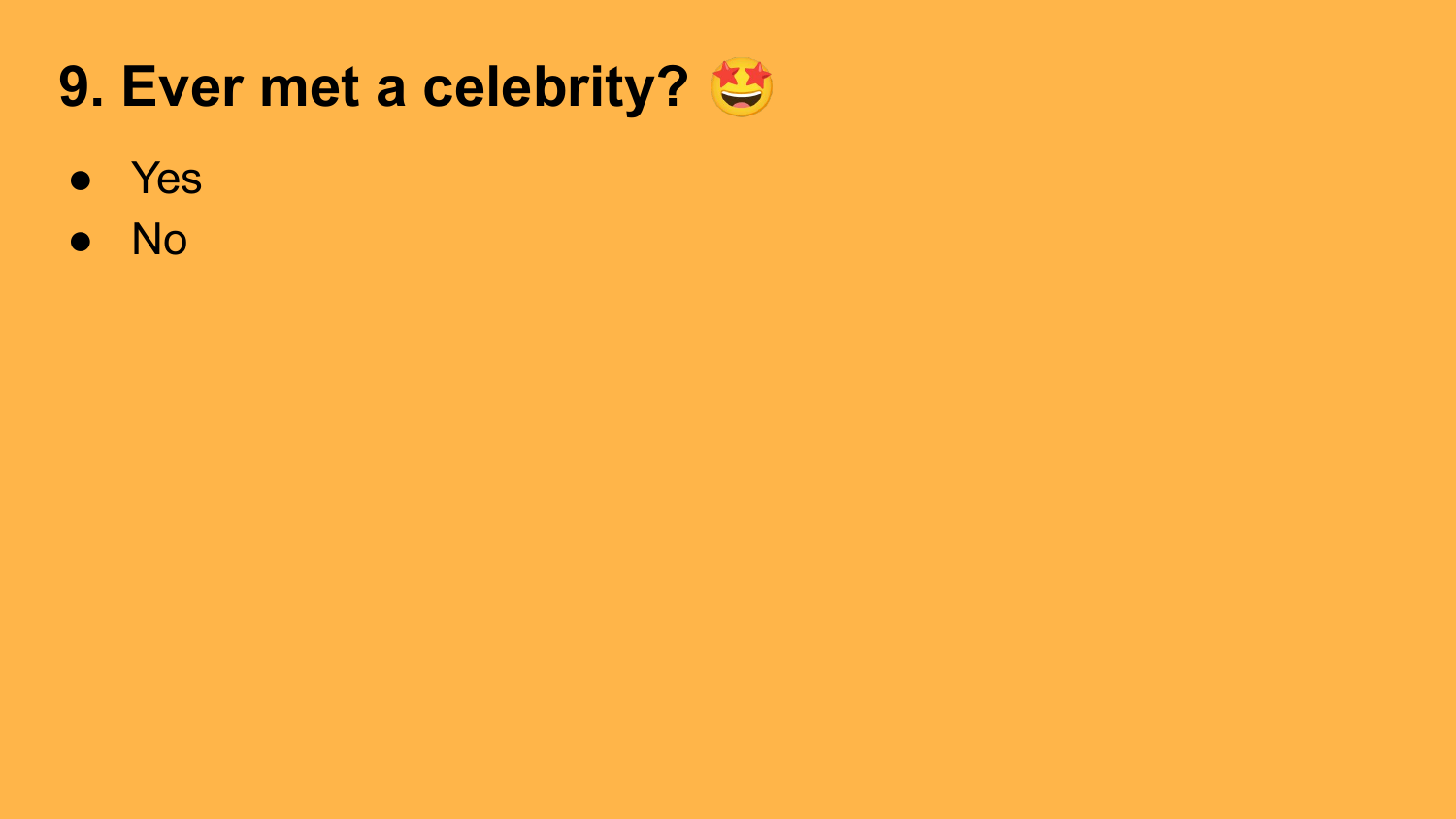# **10. Which of these jokes made you laugh the most?**

- Hedgehogs why can't they just share the hedge?
- I quit my job at the donut factory. I was fed up with the hole business.
- Crime in multi-storey car parks. That's wrong on so many levels.
- None of them are funny.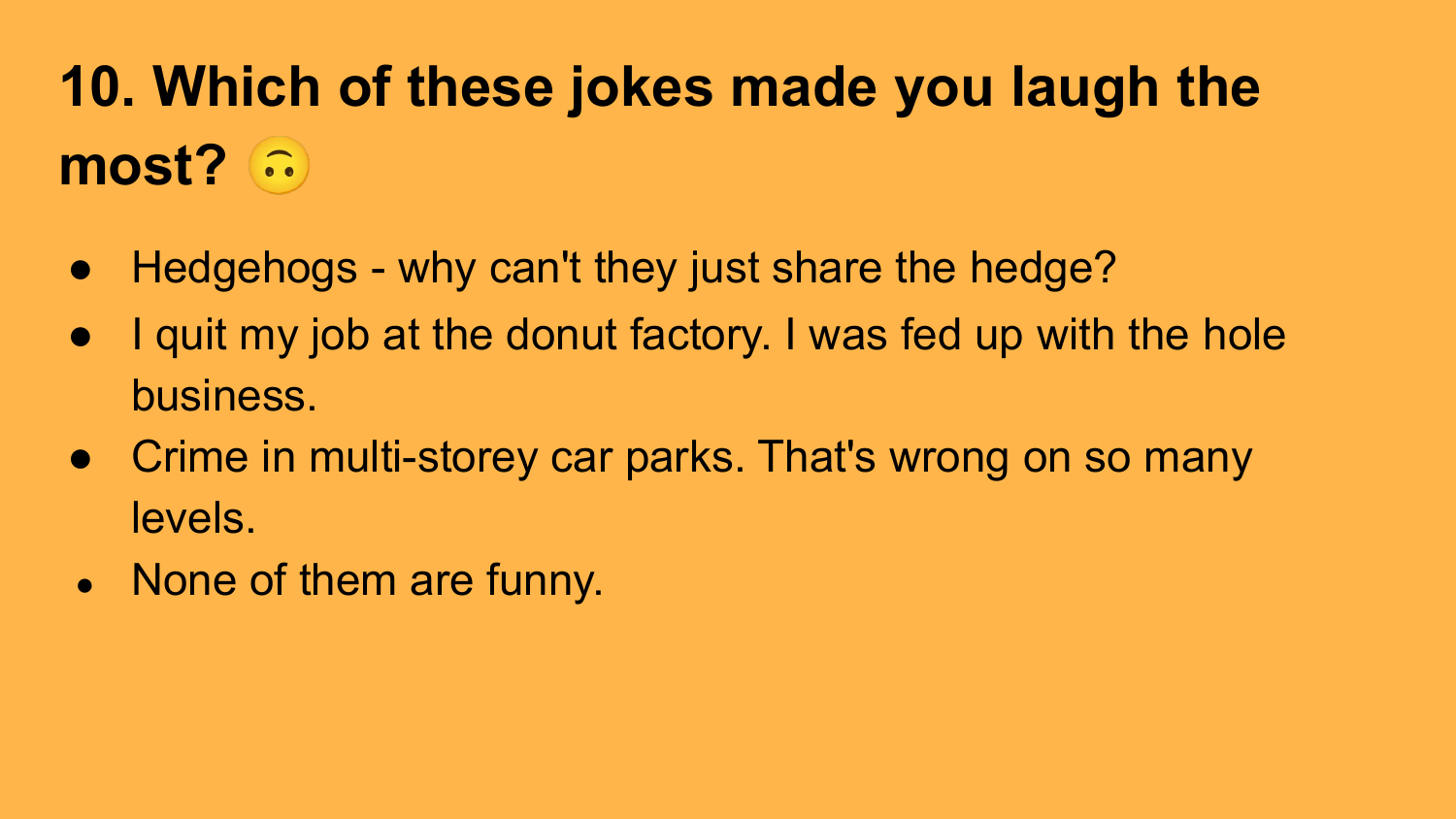# *Section 2: My Values*

*There are no wrong answers - pick the option you like best!*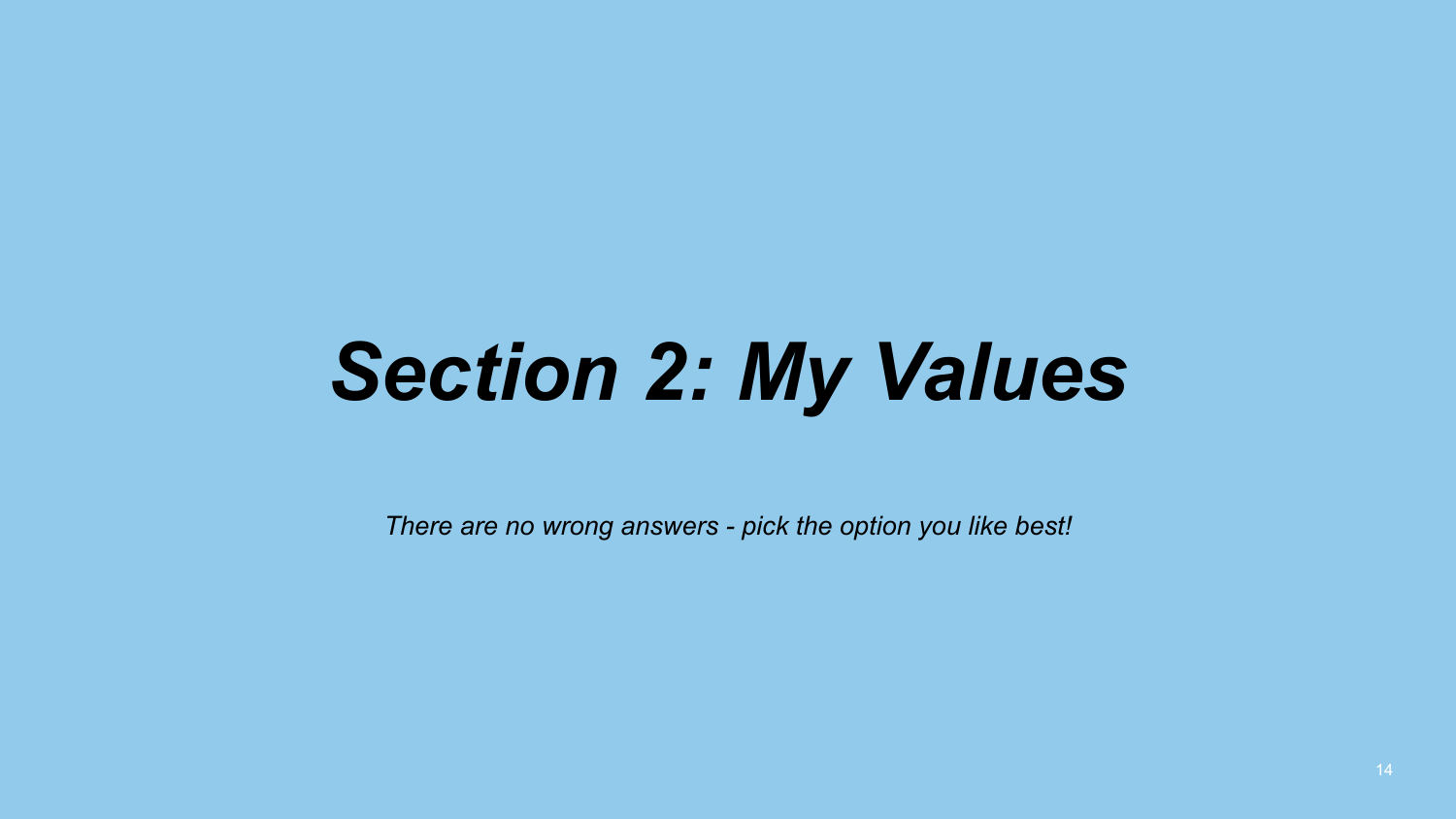#### **11. Most important for success?**

- Trying hard
- Being organised
- Being able to work with others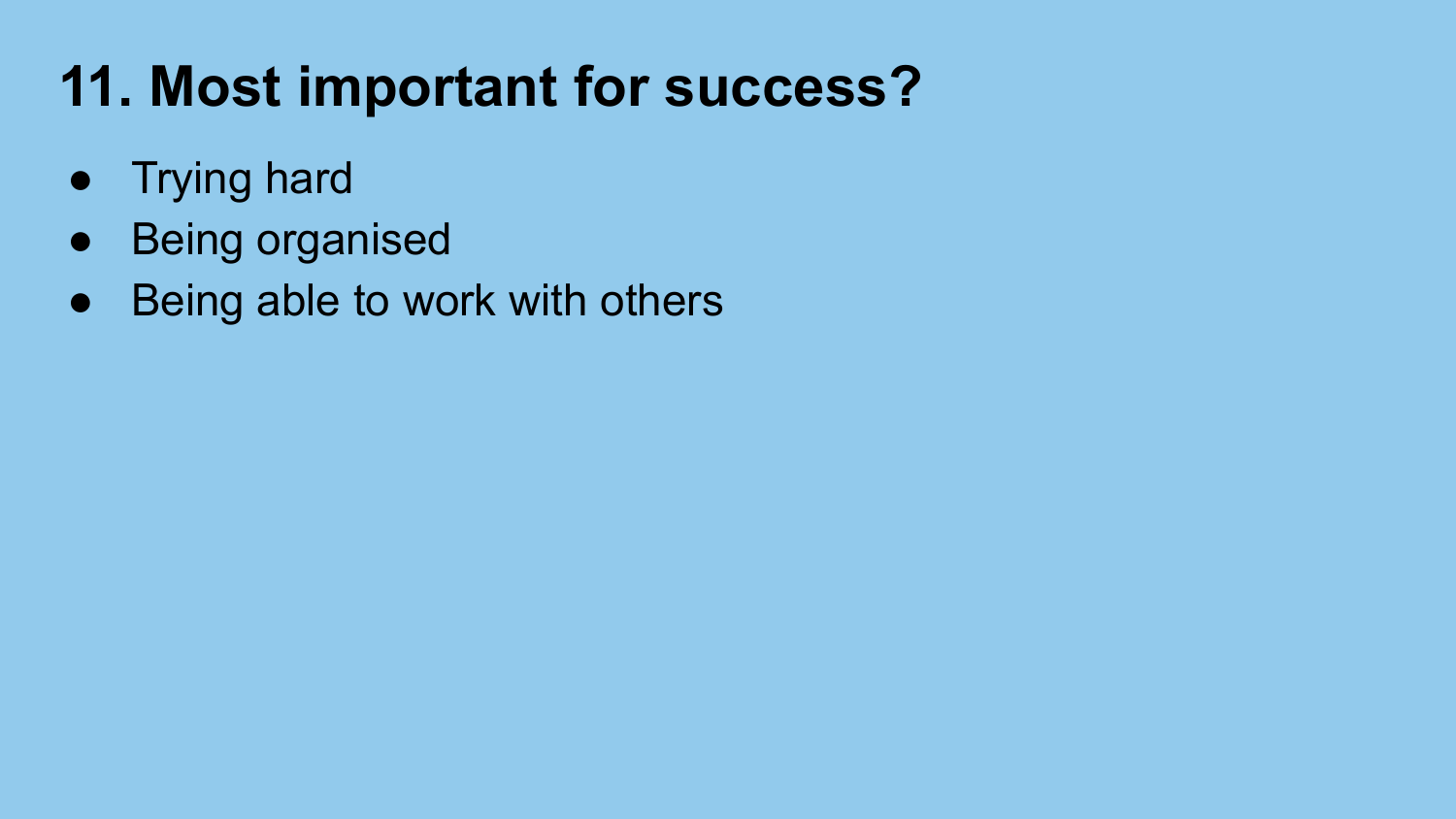#### **12. Most important for friendship?**

- Laughter
- Listening
- Loyalty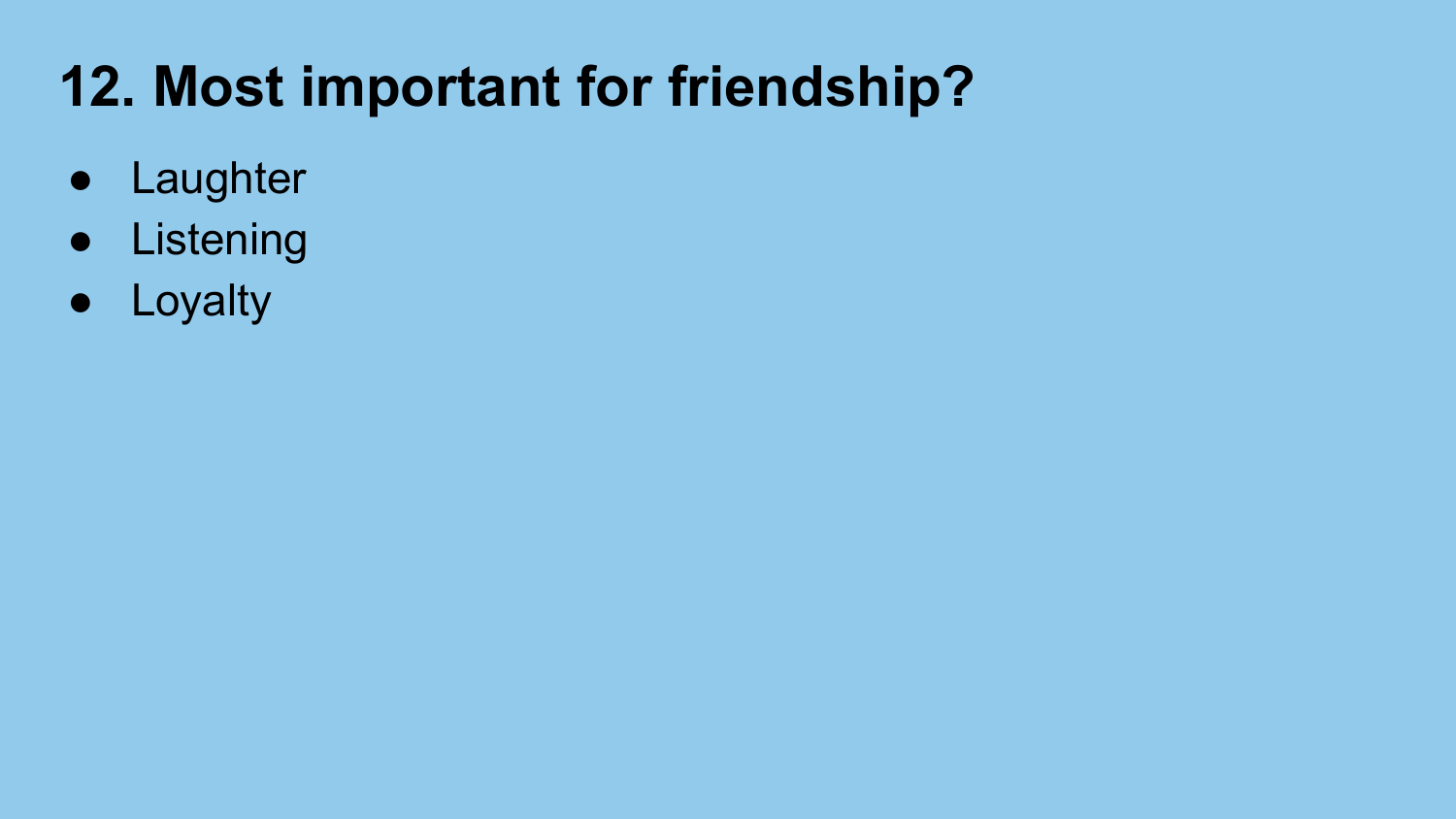### **13. Most satisfying?**

- Learning something new
- Getting really good at something I've done before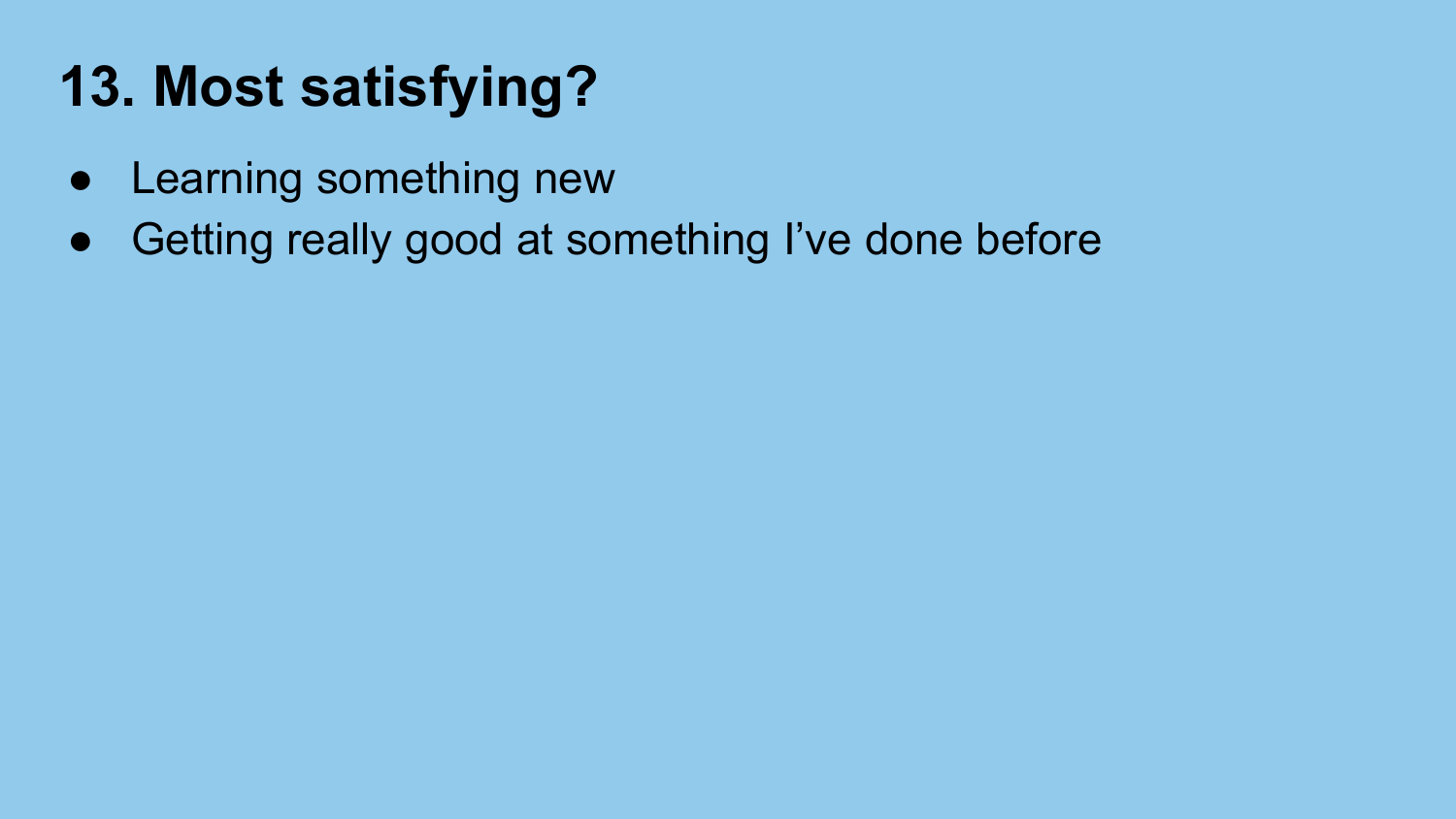#### **14. People describe me as:**

- Funny
- Thoughtful
- Caring
- Outgoing
- Generous
- Trustworthy
- Energetic
- Creative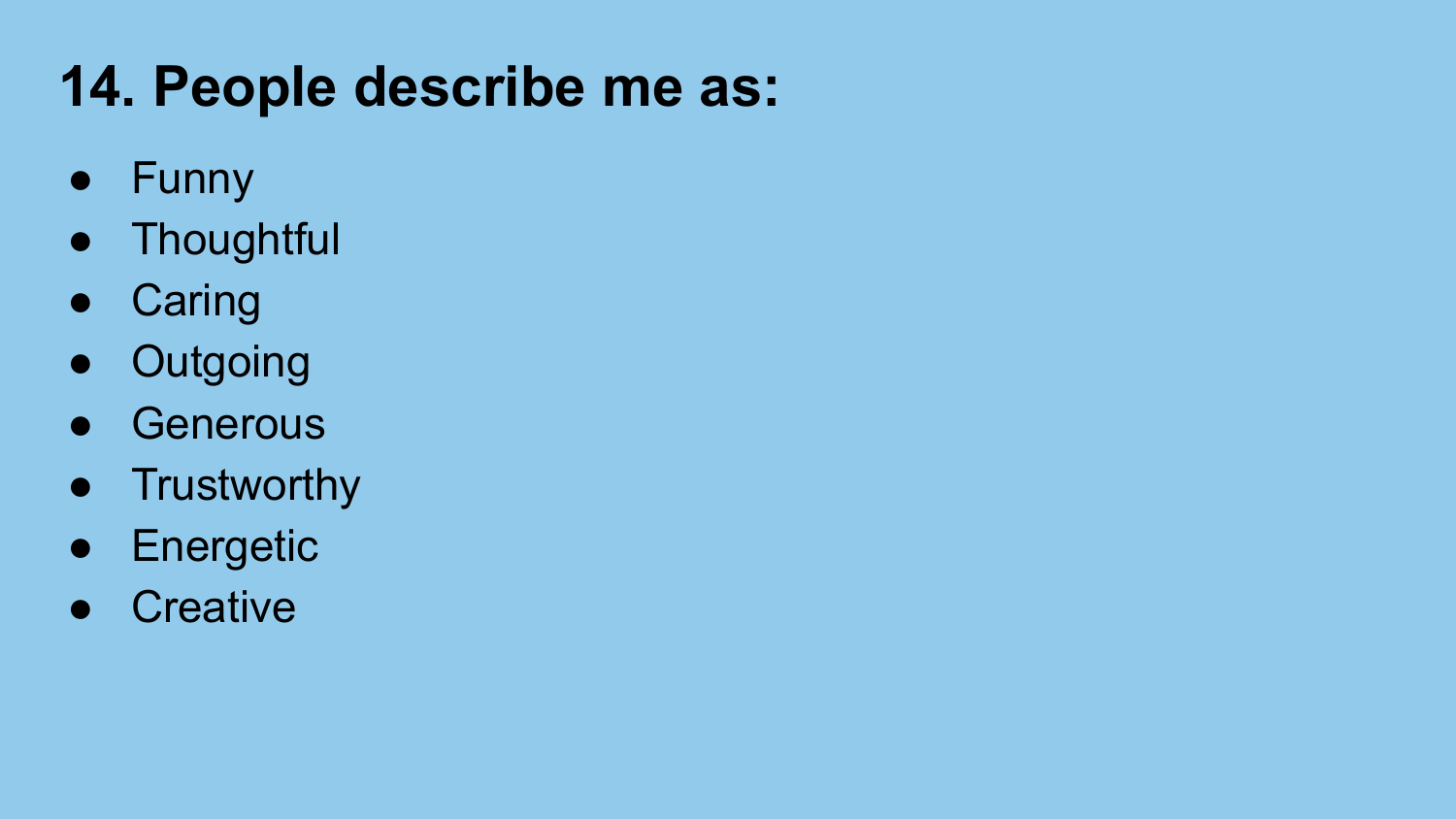# **15. At school, what are your favourite subjects? Pick up to 3.**

- Maths
- English
- Physics
- Chemistry
- Biology
- History
- Geography
- Languages
- PE
- **Music**
- IT / Computer **Science**
- Design &
	- **Technology**
- **Drama**
- Art
- **Religious Studies**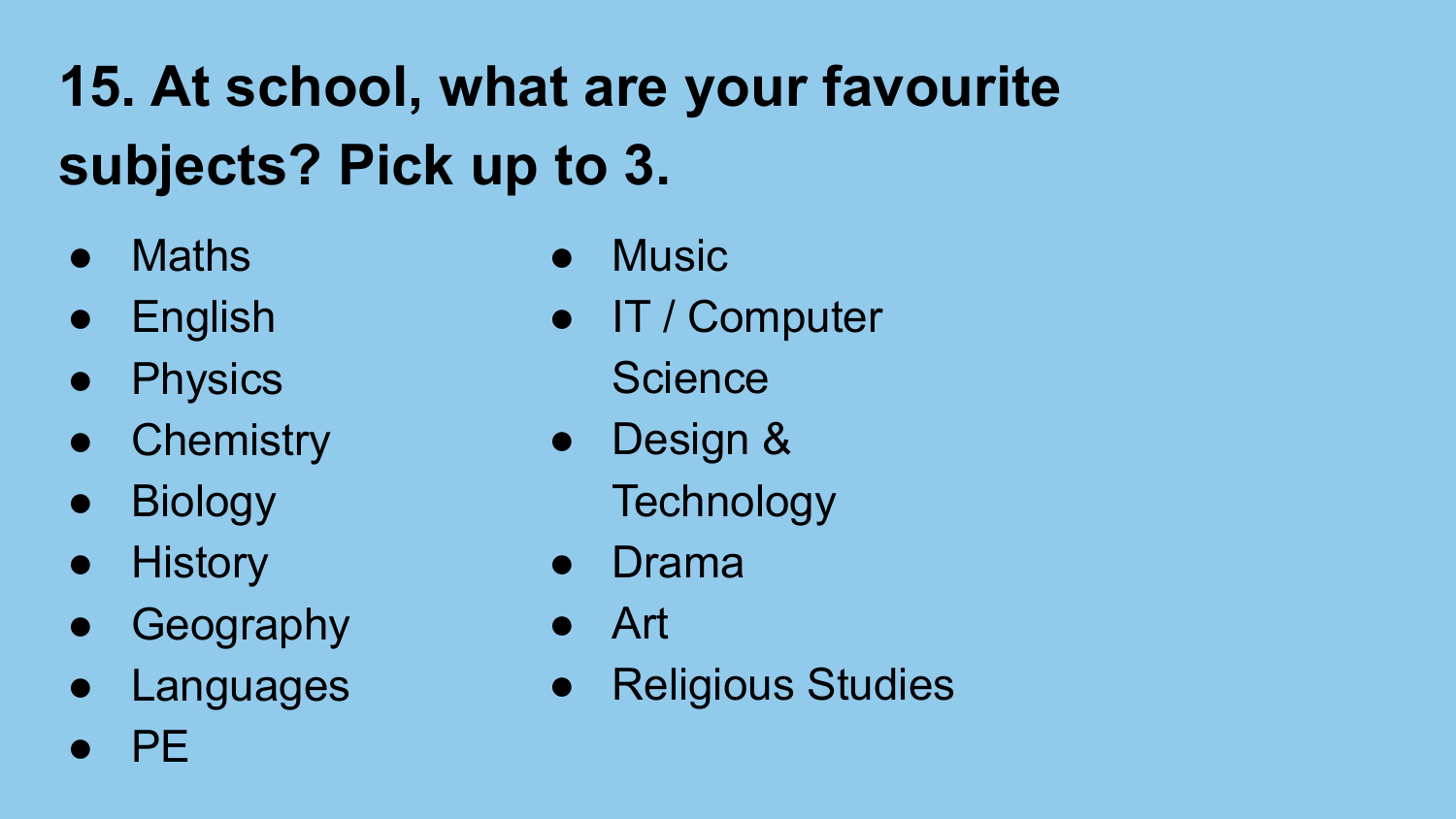# *Section 3: Would you rather…*

*Just a bit of fun and there are no wrong answers. Go with your first reaction!*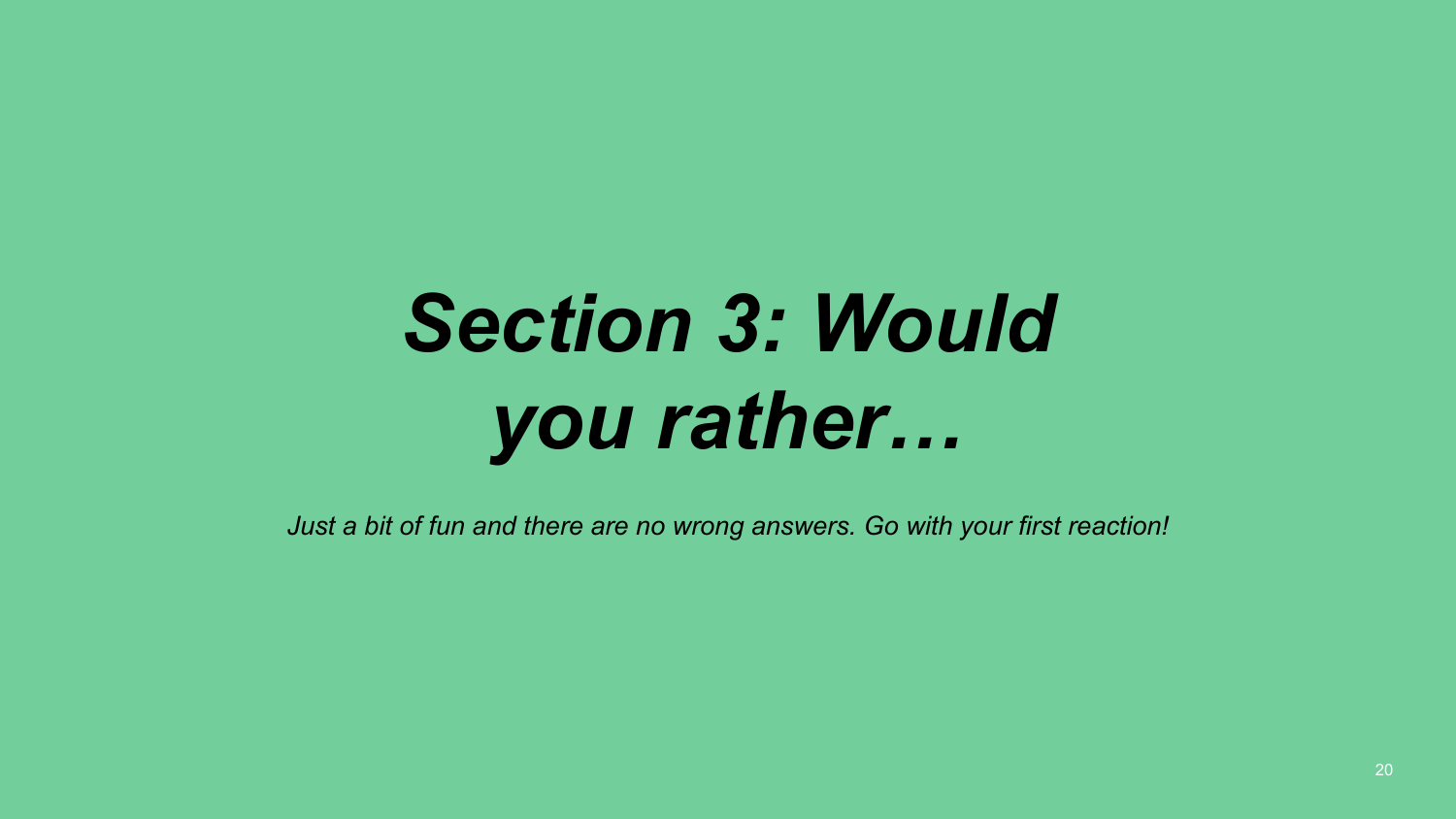### **16. If you could time travel, would you rather...**

- Talk to your past self
- Talk to your future self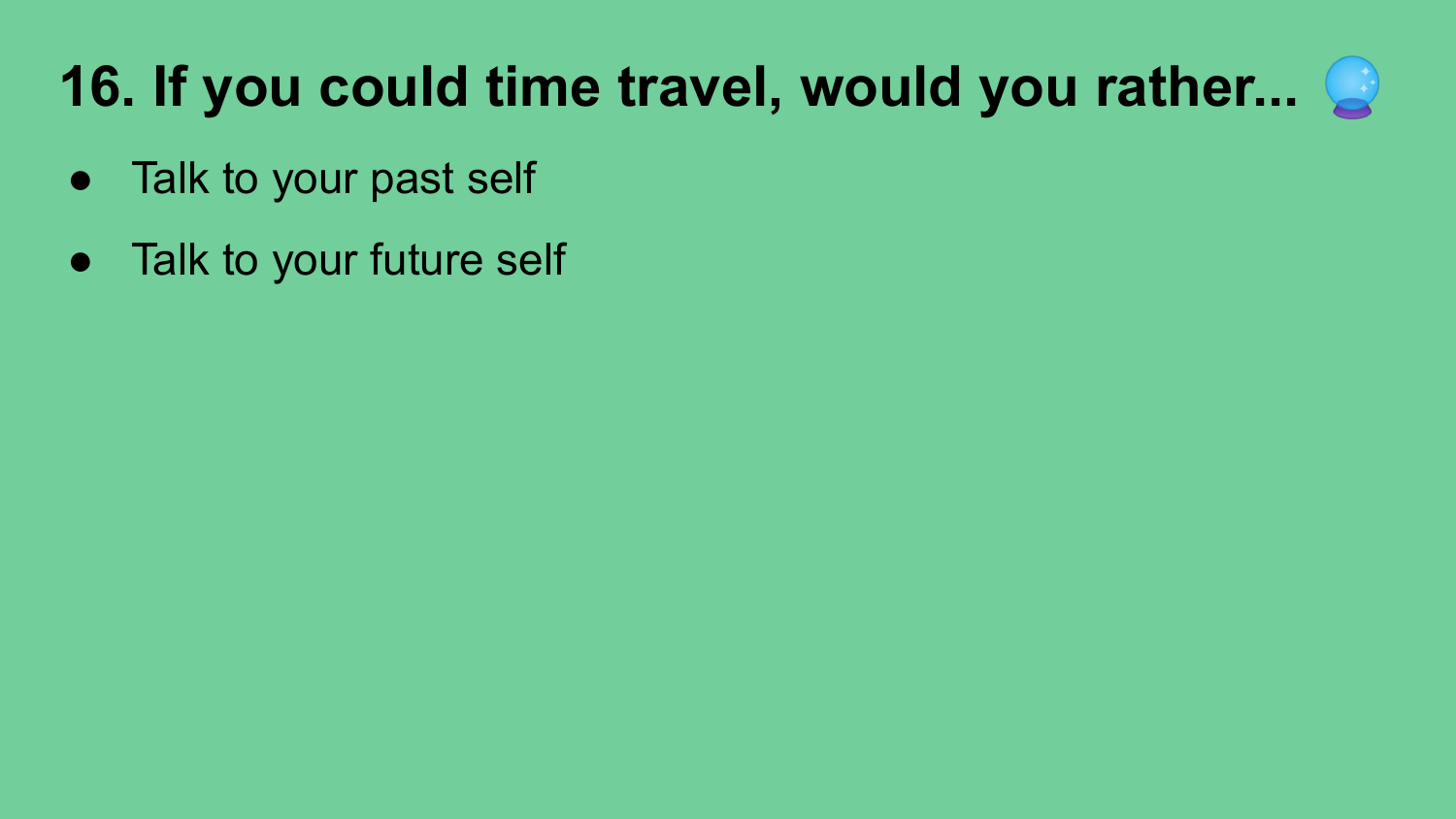#### **17. Would you rather turn into a...?**

- Dog 常
- Cat &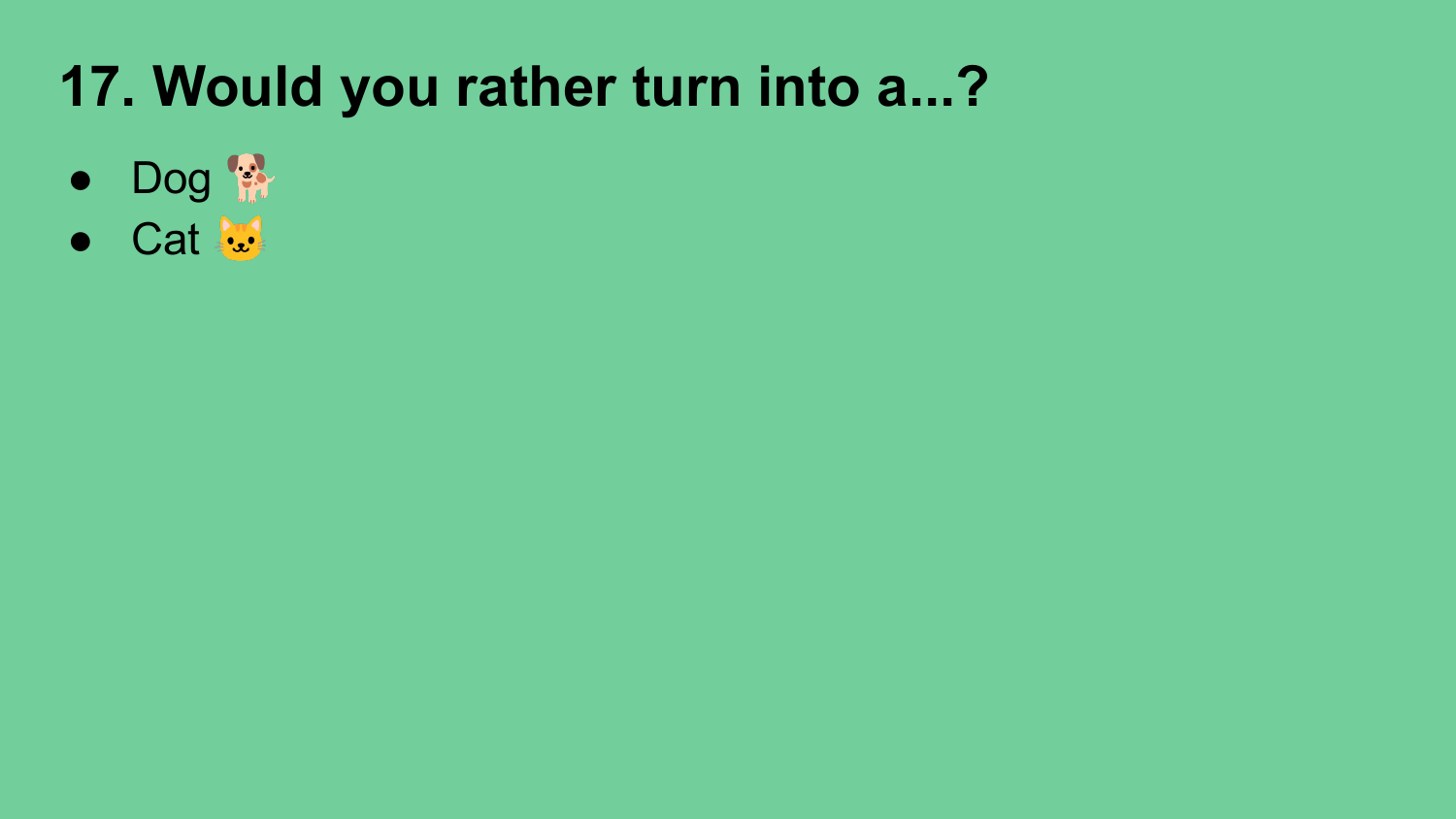#### **18. For the rest of your life, would you rather eat:**

- $\bullet$  Pizza for every breakfast  $\bullet$
- Cereal for every dinner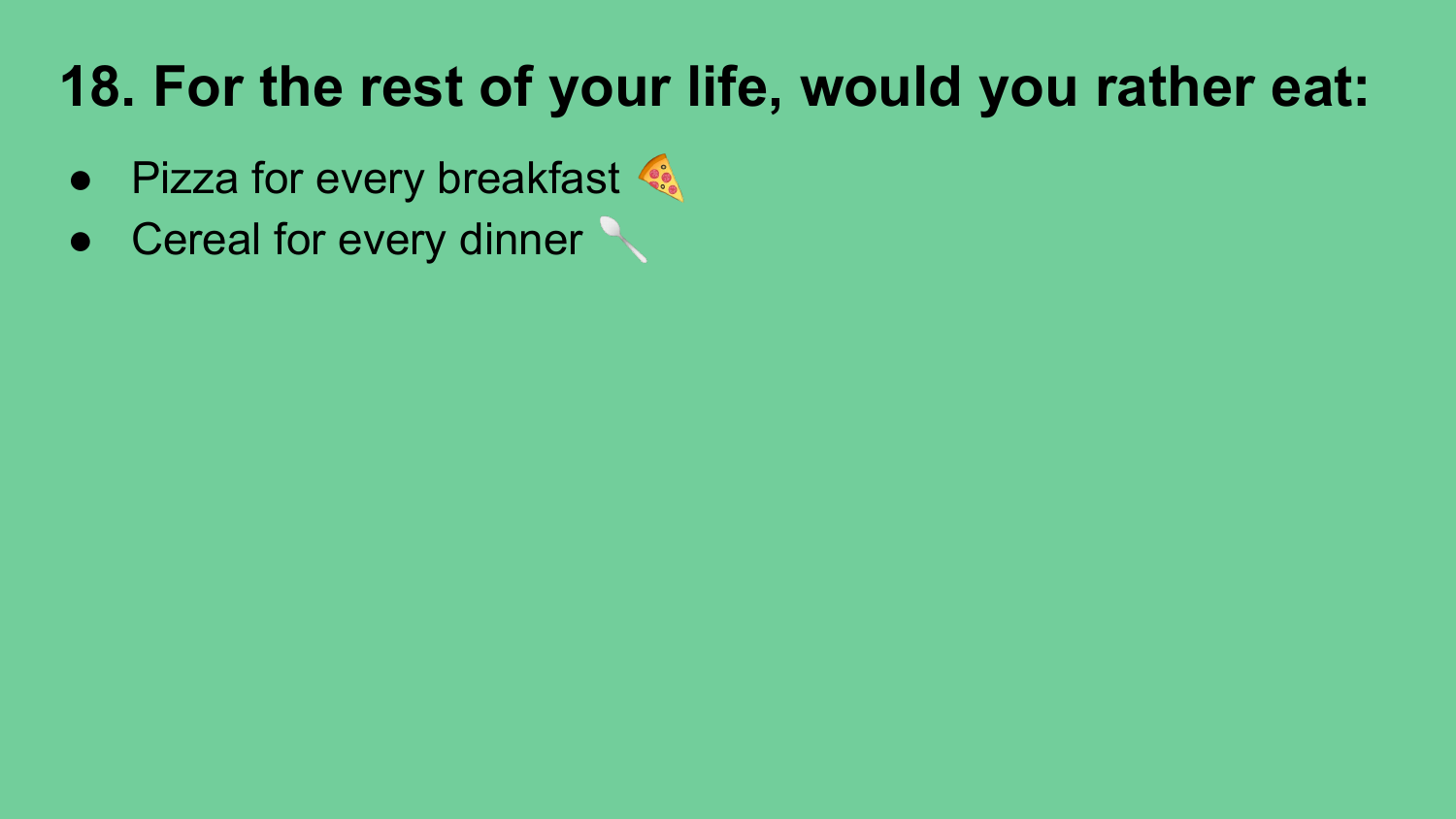#### **19. Would you rather…**

- Only ever see one friend at a time
- Only ever see all your friends at once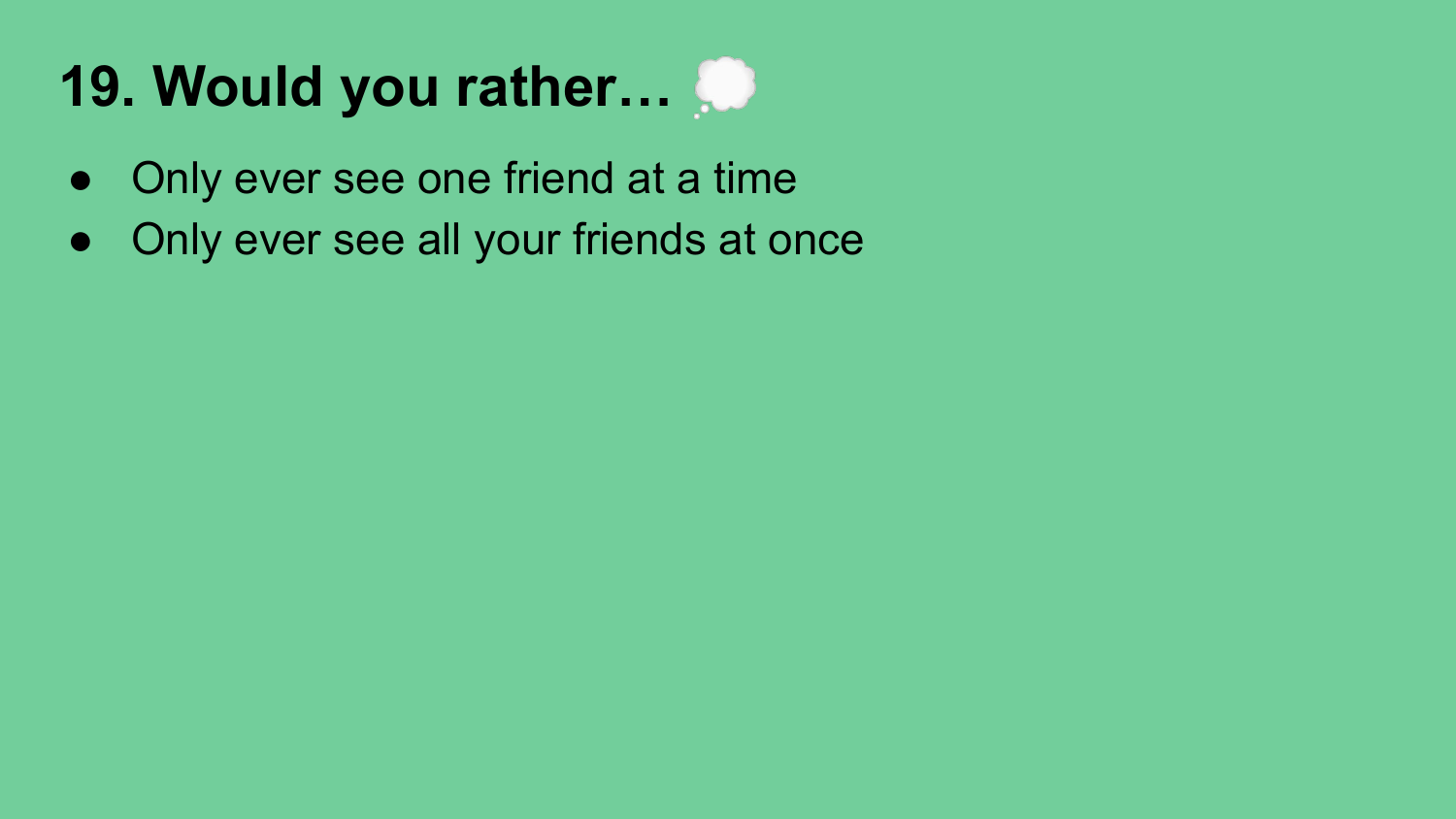#### **20. Would you rather…**

- Only eat burnt food for the rest of your life
- Only eat undercooked food for the rest of your life